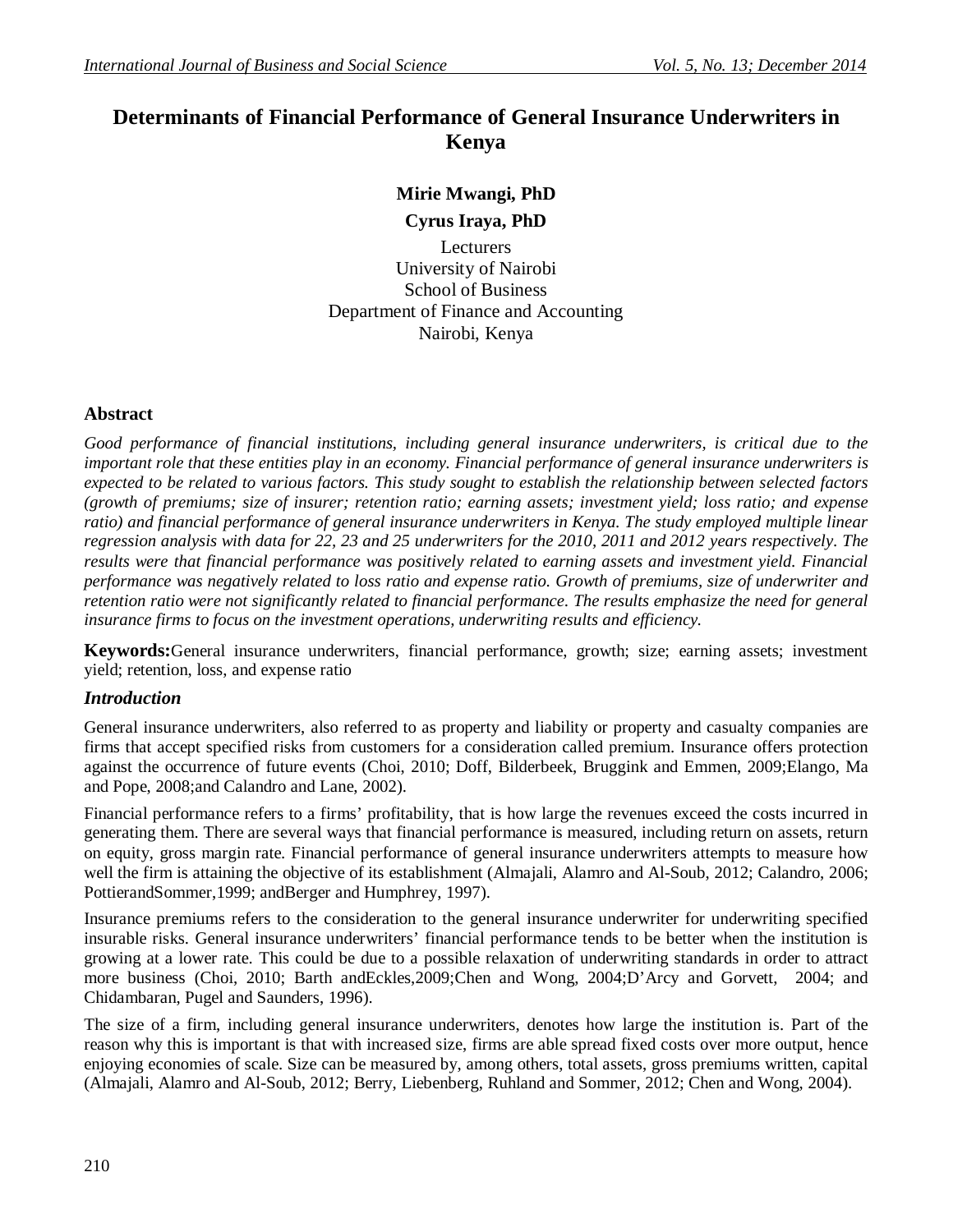Reinsurance is insurance for the general insurance underwriter. The excess of gross written premiums over the reinsurance premiums denotes the extent of premium and therefore risk retention in the firm.Retention ratio is retained premiums over gross written premiums. The general insurance underwriter makes the retention decision based on various factors, including the size and concentration of the individual risk. There is no clear relationship between the retention ratio and financial performance(Grace andLeverty,2012;Gaverand Paterson, 2004; and Calandro and Lane, 2002).

The financial performance of a general insurance underwriter would be affected by how much of the available funds are deployed in assets that earn a return and also how big that rate of return is (Chen and Wong, 2004).Losses incurred or total claims expense to premiums earned denotes the underwriting results or essentially the quality of business underwritten. The lower the loss ratio, the better the financial performance. Expense ratio is the total expenses (excluding claims) to premiums written and basically indicates the operational efficiency in managing the general insurance firm. The higher the expense ratio, the worse the financial performance. The sum of the loss and expense ratios is referred to as the combined ratio, and the lower it is the better the financial performance (Leverty and Grace, 2010;Chen and Wong, 2004; and Hirao and Inoue, 2004).

There are many factors that can be expected to be related to financial performance of general insurance companies. These include growth of the firm, which would be expected to be negatively related, that is the higher the rate of growth, the lower the financial performance. The expected relationship between size and financial performance of insurance underwriters is positive due to economies of scale. The relationship between retention ratio and financial performance is not definite and requires empirical determination. This is because two insurers can have very different ratios and yet record similar financial performance depending on the classes of insurance that they transact. The more the allocation of available resources to productive investments,the higher the expected financial performance.Similarly, the higher the return emanating from the investments, the better the financial performance. Claims erode earnings, and hence the lower the loss ratio, the higher the financial performance. Also the higher the relative expenses, and hence expense ratio, the worse the financial performance (Choi, 2010; Hirao and Inoue, 2004; Ahmed, Ahmed and Usman, 2011; Chen and Wong, 2004; and Ismail, 2013).

### *Research Problem*

The insurance industry is an important component of the financial services sector. In Kenya, the sector had assets in 2013 of KSh 129.0 billion for general insurance and KSh 195.9 billion for life insurance. Liabilities were KSh 78.7 billion and KSh 167.4 billion respectively for general and life insurance subsectors. The gross annual premiums for general business were KSh 86.7 billion and for life KSh 44.3 billion (Kenya National Bureau of Statistics, 2014). Like for all corporate entities it is useful to establish the relationship between performance and various factors. This is so due to that one could then observe or measure the variable and then predict performance or separate good from poor performers (Berger and Humphrey, 1997).

Several relevant empirical studies have been carried out, including Hirao and Inoue (2004); Ahmed, Ahmed and Usman (2011); Chen and Wong (2004); and Ismail (2013). However, no similar study has been carried out in Kenya. This study intended to fill that research gap. The objective of this study was therefore to determine the relationship between selected firm specific factors (growth of premiums; size of insurer; retention ratio; earning assets; investment yield; loss ratio and expense ratio) and financial performance of general insurance underwriters in Kenya.

# *Methodology*

The study employed a multiple regression analysis model, given by

 $FP_i = \alpha + \beta_1 GP_i + \beta_2 SZ_i + \beta_3 RR_i + \beta_4 EA_i + \beta_5 IY_i + \beta_6 LR_i + \beta_7 ER_i + \epsilon$ 

Where,

- $FP = Financial performance of insurance underwriter$
- $\alpha$  = Intercept, a sample-wide constant
- $GP = Growth of premiums$
- $SZ = Size of$  insurer
- $RR = Retention ratio$
- $EA = Earning$  assets
- $IY = Investment yield$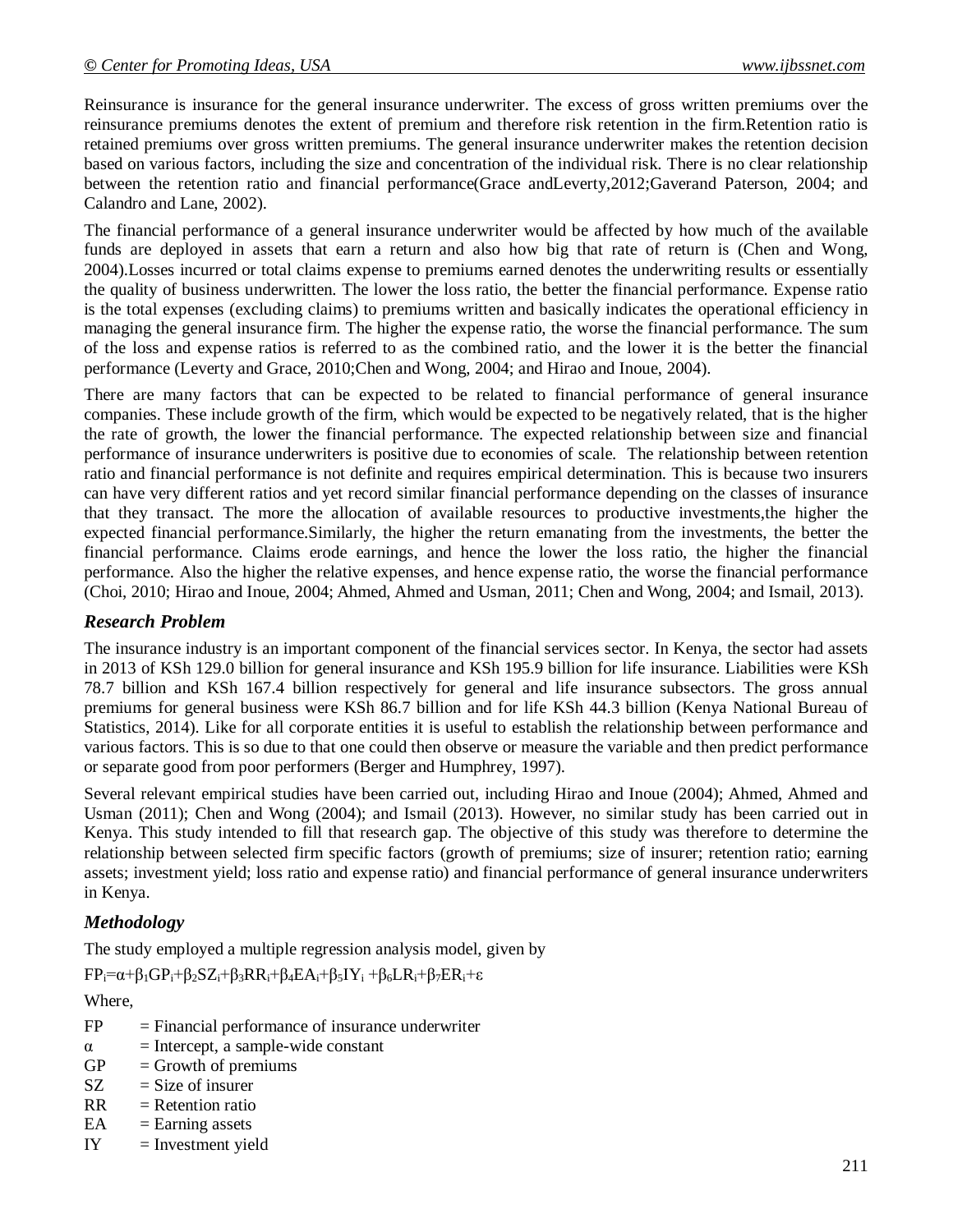- $LR = Loss ratio$
- $ER = Expense ratio$
- $\varepsilon$  = error term

 $β_1$ ,  $β_2$ ,  $β_3$ ,  $β_4$ ,  $β_5β_6$ ,  $β_7$ = coefficients for the respective determinants.

The variables were operationalised as follows:

|  | <b>Table 1: Operationalisation of Variables</b> |  |  |  |
|--|-------------------------------------------------|--|--|--|
|--|-------------------------------------------------|--|--|--|

|                | <b>Variable</b>                    | <b>How measured</b>                                      |
|----------------|------------------------------------|----------------------------------------------------------|
|                | Financial performance of insurance | Return on assets= Profit before tax/Average total assets |
|                | underwriters                       |                                                          |
| 2              | Growth of premiums                 | Annual rate                                              |
| 3              | Size of insurer                    | Log of total assets                                      |
| $\overline{4}$ | Retention ratio                    | Net written premiums/Gross written premiums              |
|                | Earning assets                     | Investments to total assets                              |
| 6              | Investment yield                   | Investment income to average investments                 |
|                | Loss ratio                         | Claims incurred/Net earned premiums                      |
| 8              | Expense ratio                      | Commissions and management expenses/Net earned premiums  |
|                |                                    |                                                          |

The study covered 22, 23 and 25 general insurance companies in Kenya for the respective three year period 2010, 2011 and 2012.

# *Results and Discussions*

The descriptive statistics are shown in Table 2. The financial performance ranged from negative 8% per annum to a high of 40% per annum, with a mean of 9% per year. The premiums grew by between negative 5% per annum and 140% per annum, with a mean of 25% per year. The size of the underwriters ranged from a high of 7 to a low of 5.7, with a mean of 6.3. The insurance companies retained on average 75% of the gross premiums and ceded 25%. The lowest retention for an underwriter in any year was 49% and highest was 98%. The mean of earning assets to total assets was 54%, a high of 89% and a low of 13%. Investment yield ranged from 3%to 68% with a mean of 26% per annum. The insurance companies incurred a loss ratio of 31% to 81% with a mean of 57%. The mean expense ratio was 53%, highest 135% and least was 28%. All the mean and median values were similar depicting a reasonably normal distribution of the values of the variables.

| <b>Variable</b>              | <b>Mean</b> | <b>Std. Deviation</b> | <b>Median</b> | Lowest  | <b>Highest</b> |
|------------------------------|-------------|-----------------------|---------------|---------|----------------|
| Financial Performance (% per | 8.94        | 6.96                  | 7.3           | $-8.4$  | 39.6           |
| annum)                       |             |                       |               |         |                |
| <b>Growth of Premiums</b>    | 24.6        | 29.5                  | 19.9          | $-47.2$ | 140.4          |
| $%$ per annum)               |             |                       |               |         |                |
| Size of Insurer              | 6.308       | .326                  | 6.283         | 5.677   | 6.964          |
| (log of total assets)        |             |                       |               |         |                |
| Retention Ratio (%)          | 75.4        | 13.9                  | 76.7          | 49.1    | 98.3           |
| Earning Assets(%)            | 53.8        | 16.5                  | 53.9          | 12.8    | 89.0           |
| Investment Yield(% per       | 25.8        | 15.0                  | 23.4          | 3.4     | 68.1           |
| annum)                       |             |                       |               |         |                |
| Loss Ratio(%)                | 57.0        | 11.7                  | 57.3          | 31.0    | 81.3           |
| Expense Ratio (%)            | 53.4        | 18.1                  | 50.1          | 27.8    | 134.9          |

The results of the correlation analysis are shown in Table 3. They indicate a relationship between financial performance and investment yield that is positive and moderate; and weakly positive for both size of insurer and earning assets. Between financial performance and growth of premiums, retention ratio, loss ratio andexpense ratio, the relationship was negative and weak. No case of multi-collinearity among the independent variables existed.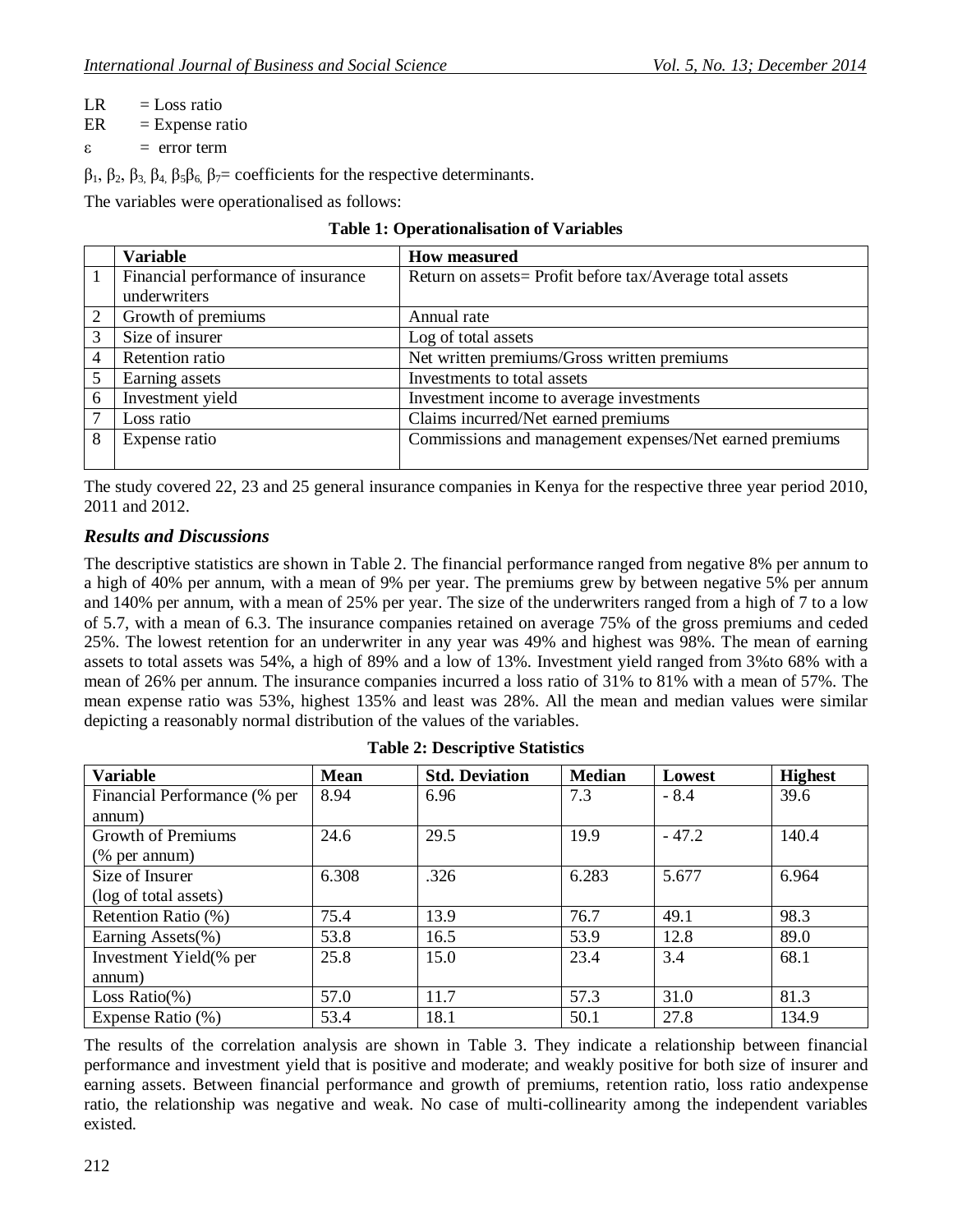|                |                         |         | 2       | 3       | $\overline{4}$ | 5       | 6      | ┑       | 8     |
|----------------|-------------------------|---------|---------|---------|----------------|---------|--------|---------|-------|
|                | Financial               | 1.000   |         |         |                |         |        |         |       |
|                | Performance             |         |         |         |                |         |        |         |       |
| 2              | Growth of               | $-.235$ | 1.000   |         |                |         |        |         |       |
|                | <b>Premiums</b>         |         |         |         |                |         |        |         |       |
| 3              | Size of Insurer         | .259    | $-154$  | 1.000   |                |         |        |         |       |
| $\overline{4}$ | <b>Retention Ratio</b>  | $-.082$ | .280    | $-.199$ | 1.000          |         |        |         |       |
| $\overline{5}$ | <b>Earning Assets</b>   | .297    | $-.214$ | .325    | .001           | 1.000   |        |         |       |
| 6              | <b>Investment Yield</b> | .403    | $-.189$ | $-.168$ | $-.299$        | $-413$  | 1.000  |         |       |
| 7              | Loss Ratio              | $-169$  | $-.192$ | .334    | $-167$         | .187    | $-166$ | 1.000   |       |
|                |                         |         |         |         |                |         |        |         |       |
| 8              | <b>Expense Ratio</b>    | $-.134$ | $-.019$ | $-.344$ | $-.244$        | $-.082$ | .271   | $-.645$ | 1.000 |

### **Table 3: Pearson Product Moment Correlation**

Source: Research Data

The results of the multiple regression analysis are shown in Tables 4.

## **Table 4: Regression Results for Financial Performance as Dependent Variable and Various Factors as Predictors**

#### **a) Model Summary**

| Model | . .                          | .guare   | square<br>11ustec | $\sim$<br>.std<br>the<br>Estimate<br>Error<br>ΟÌ |
|-------|------------------------------|----------|-------------------|--------------------------------------------------|
|       | $\overline{2}$<br><br>.ojota | 707<br>. | 707<br>7 U I      | n n n<br>.ujo                                    |

a Predictors: (Constant), Growth of Premiums, Size of Insurer, Retention Ratio, Earning Assets, Investment Yield, Loss Ratio, Expense Ratio

#### **b) Goodness of Fit– ANOVA**

| Model |            | Sum of<br>Squares | df | Mean Square |       | Sig.    |
|-------|------------|-------------------|----|-------------|-------|---------|
|       | Regression | .246              |    | .035        | 24.76 | .000(a) |
|       | Residual   | .088              | 62 | .001        |       |         |
|       | Total      | .334              | 69 |             |       |         |

a Predictors: (Constant), Growth of Premiums, Size of Insurer, Retention Ratio, Earning Assets, Investment Yield, Loss Ratio, Expense Ratio

b Dependent Variable: Financial Performance

#### **c) Regression Coefficients**

| Model |                           | B        | Std. Error |          | Sig. |
|-------|---------------------------|----------|------------|----------|------|
|       | (Constant)                | .112     | .138       | .809     | .421 |
|       | <b>Growth of Premiums</b> | $-0.016$ | .017       | $-915$   | .364 |
|       | Size of Insurer           | .030     | .017       | 1.787    | .079 |
|       | <b>Retention Ratio</b>    | $-.058$  | .041       | $-1.402$ | .166 |
|       | <b>Earning Assets</b>     | .253     | .033       | 7.588    | .000 |
|       | <b>Investment Yield</b>   | .327     | .037       | 8.774    | .000 |
|       | <b>Loss Ratio</b>         | $-415$   | .058       | $-7.157$ | .000 |
|       | <b>Expense Ratio</b>      | $-.273$  | .040       | $-6.896$ | .000 |

a Dependent Variable: Financial Performance

The goodness of fit results of standard linear multiple-regressionwith financial performance as the dependent variable and various determinants as predictors are reported in Table 4(a). The model summary is in Table 4 (b). The model reveals a statistically significant relationship between financial performance and determinants (Sig.=< 0.05). The multiple regression model had an Adjusted  $R^2 = .707$ , F (7, 62) = 24.76, and a standard error of 0.038.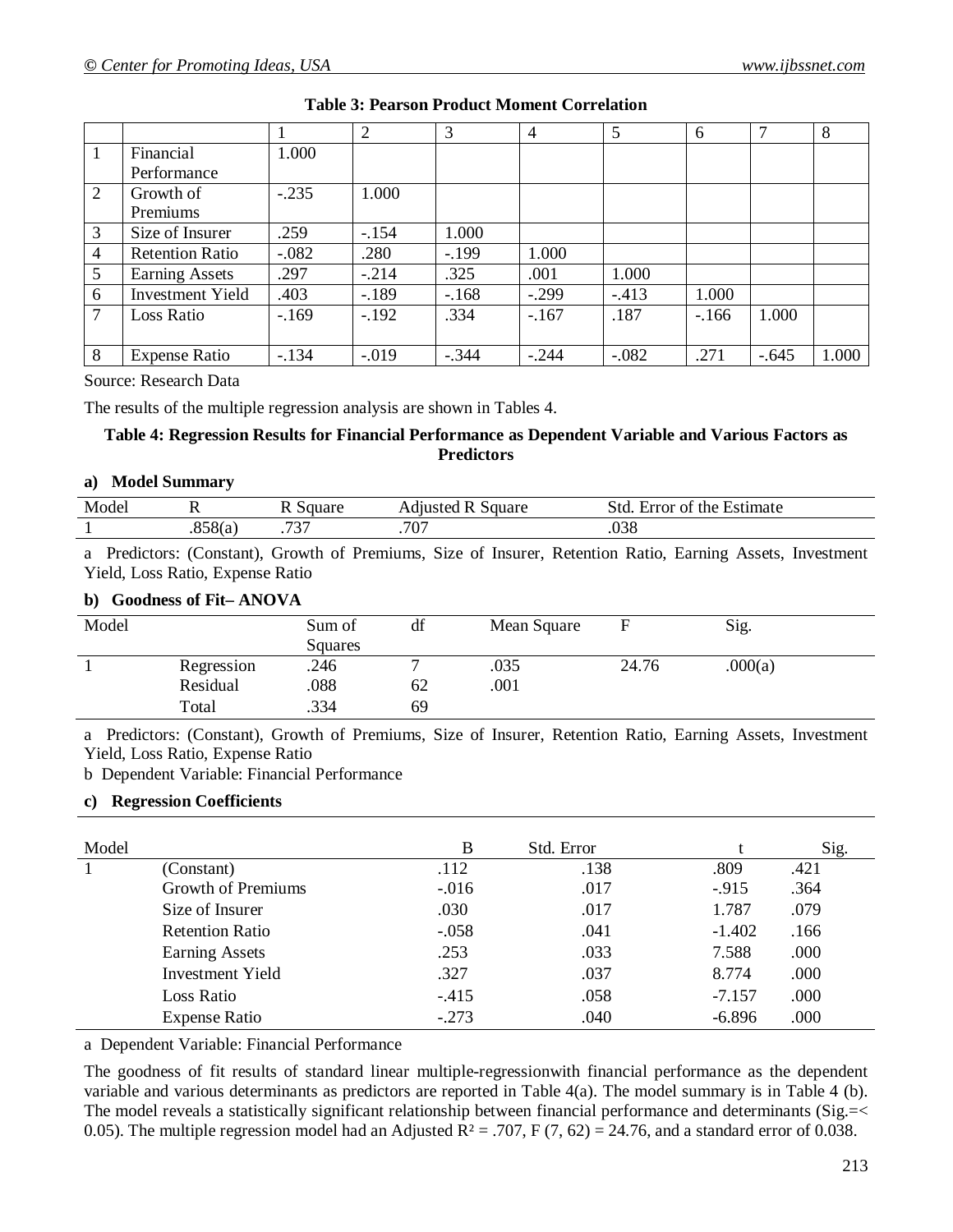The model coefficients are shown in Table 4(c). The findings indicate that the significant predictors of financial performance were earning assets( $\beta = 0.253$ , p=<0.05), investment yield,( $\beta = 0.327$ , p=<0.05), loss ratio( $\beta = -$ 0.415, p=<0.05), and expense ratio( $\beta$  = -0.273, p=<0.05). Financial performance was not significantly predicted by growth of premiums( $\beta$  = -0.016, p>0.05),size of insurer( $\beta$  = 0.030, p>0.05), and retention ratio( $\beta$  = -0.058,  $p > 0.05$ ).

The study explored the relationship between financial performance and various determinants by suggesting that there is a statistically significant relationship between financial performance of insurance companies and selected factors. Results of this study indicate that the relationship between financial performance of insurance companies and selected factorsis statistically significant ( $p = 0.05$ ) for four predictor variables (earning assets, investment yield,loss ratioand expense ratio). The null hypothesis was rejected and therefore the alternate one was accepted, meaning that there is a significant relationship between financial performance of insurance companies and determinants.

The analytical model which was:

 $FP_i=\alpha+\beta_1GP_i+\beta_2SZ_i+\beta_3RR_i+\beta_4EA_i+\beta_5IY_i+\beta_6LR_i+\beta_7ER_i+\epsilon$  is therefore specified as:

 $FP_i=0.112-0.16GP_i+0.030SZ_i-0.058RR_i+0.253EA_i+0.327IY_i-0.415LR_i-0.273ER_i$ 

Where,

- $FP = Financial performance of insurance underwriter$
- $\alpha$  = Intercept, a sample-wide constant
- $GP = Growth of premiums$
- $SZ = Size of$  insurer
- $RR = Retention ratio$
- $EA = Earning$  assets
- $IY = Investment yield$
- $LR = Loss ratio$
- $ER = Expense ratio$

Since the regression coefficients of growth of premiums,size of insurer, retention ratioand the constant are not statistically significant and therefore their beta regression coefficients were not different from zero,the regression model can then be simplified to:

 $FP_i=0.253EA_i+0.327IY_i -0.415LR_i -0.273ER_i$ 

### *Conclusion*

The relationship between financial performance and both allocation to earning assets and investment yield was positive and in accordance with the theoretically expected relationship. This finding was also as per the results of Chen and Wong (2004) for Asian general insurance companies for the period 1994 to 1999.Financial performance was negatively related to both loss ratio and expense ratio, as theoretically expected. Chen and Wong (2004) found a negative relationship between performance and combined ratio (loss and expense ratio) for Asian general insurance companies for the period 1994 to 1999.

The study found no relationship between size and financial performance, against an expected positive relationship. Hirao and Inoue (2004) found a positive relationship for Japanese property- casualty insurance firms for the period 1980 to 1995. Chen and Wong (2004) found a positive one, and so did Ismail (2013) for Malaysian general insurers for the period 2004 to 2007. The study found no relationship between financial performance and growth rate, against an expected negative relationship. Ahmed, Ahmed and Usman, (2011) also found no relationship between growth and performance for listed life insurance companies in Pakistan for the period 2001 to 2007. There was no relationship between retention ratio and financial performance, as theoretically expected.

The study findings are that the higher the ratio of earning assets to total assets, the better the financial performance of general insurers in Kenya. Similarly, a higher investment yield is related to better financial performance. The higher the loss and expense ratios, the worse the financial performance. Having regard to the growth rate, size and retention ratiowould not assist determine financial performance of general insurance companies in Kenya.